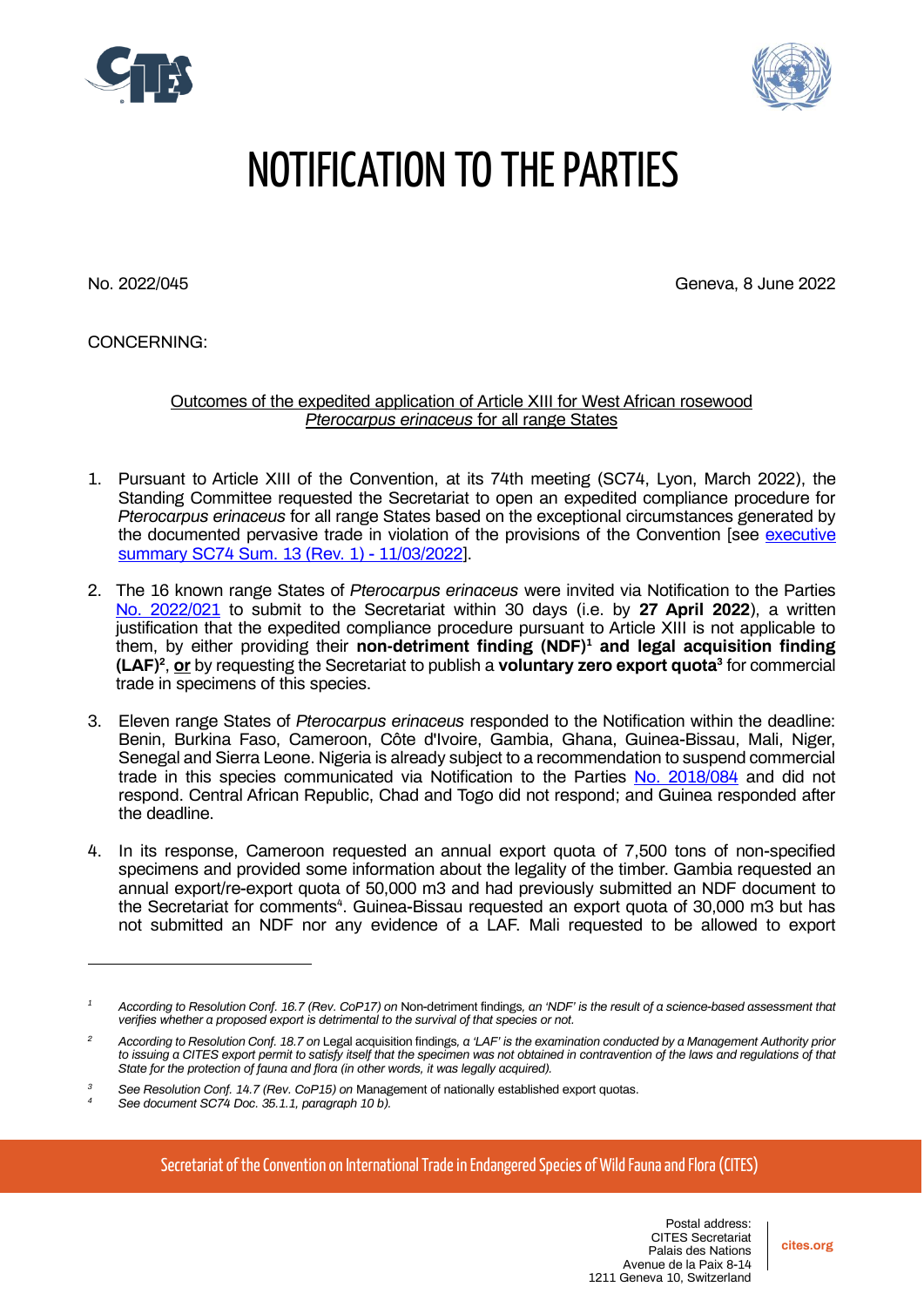163,758 m3 as the outstanding quantity under annual export quotas corresponding to the years 2020 and 2021, and submitted an NDF and a LAF, neither of which was considered by the Secretariat in consultation with the Chairs of the Standing Committee and of the Plants Committee, to provide a satisfying justification. The other range States that responded (Benin, Burkina Faso, Côte d'Ivoire, Ghana, Niger, Senegal and Sierra Leone) have submitted voluntary zero-export quotas, but Burkina Faso has requested to be allowed to export a stockpile of confiscated timber with a volume of 3,525 m3.

- 5. The Secretariat conducted a detailed analysis of the responses received from the range States, in consultation with the Chairs of the Standing Committee and of the Plants Committee. They evaluated the NDFs submitted having regard to Resolution Conf. 16.7 (Rev. CoP17) as well as the preliminary outcomes of the Review of Significant Trade for this species. They also assessed the LAFs having regard to Resolution Conf. 18.7 (Rev. CoP18) and took note of the requests to publish voluntary export quotas.
- 6. The results of the analyses and the details of the status of each range State can be found in the table included in the Annex to the present Notification. A comprehensive report will be submitted to the 75th meeting of the Standing Committee.
- 7. In light of the above, the outcomes of the expedited process are grouped as follows:

## *Voluntary zero export quota for commercial trade*

8. A voluntary zero-export quota for commercial trade in specimens of *Pterocarpus erinaceus* will be published for the following countries at their request: Benin, Burkina Faso, Côte d'Ivoire, Ghana, Niger, Senegal and Sierra Leone. The zero-export quota will be published on the CITES website upon the date of issuance of the present Notification to the Parties. The expedited compliance procedure pursuant to Article XIII is not applicable to these countries for the period of the duration of the zero-export quota published by the Secretariat. The Secretariat takes note of the request from Guinea to publish a zero-export quota but for the sake of clarity and consistency will abstain from publishing it at this stage for the reasons set out in paragraph 13 below.

## *Recommendation to suspend commercial trade in West African rosewood (*Pterocarpus erinaceus*)*

- 9. The expedited compliance procedure pursuant to Article XIII is applicable to Cameroon, the Central African Republic, Chad, Gambia, Guinea-Bissau, Mali and Togo. In accordance with the recommendations agreed by the Standing Committee at its 74th meeting and set out in Notification No. 2022/021 of 28 March 2022, **Parties shall suspend commercial trade in specimens of the species** *Pterocarpus erinaceus* **from these seven range States with immediate effect**. The recommendation to suspend trade covers exports, re-exports and imports involving those seven Parties.
- 10. The recommendation will remain in place until the following conditions are met by the Party concerned:
	- a) The Party makes scientifically based non-detriment findings for trade in the species in their countries to the satisfaction of the Secretariat and the Chair of the Plants Committee, having regard to Resolution Conf. 16.7 (Rev. CoP17) and based on the outcomes of the Review of Significant Trade process for this species; and
	- b) The Party provides evidence of adequate legal acquisition findings to the satisfaction of the Secretariat and the Chair of the Standing Committee, having regard to Resolution Conf. 18.7 (Rev. CoP18).
- 11. With regards to shipments of specimens of *Pterocarpus erinaceus* that left the port of the country of export or re-export with valid permits before the publication of Notification to the Parties No. 2022/021 on 28 March 2022, it is at the discretion of the importing Party to decide if the trade is in accordance with the Convention and to accept or reject the shipment. Recommendations to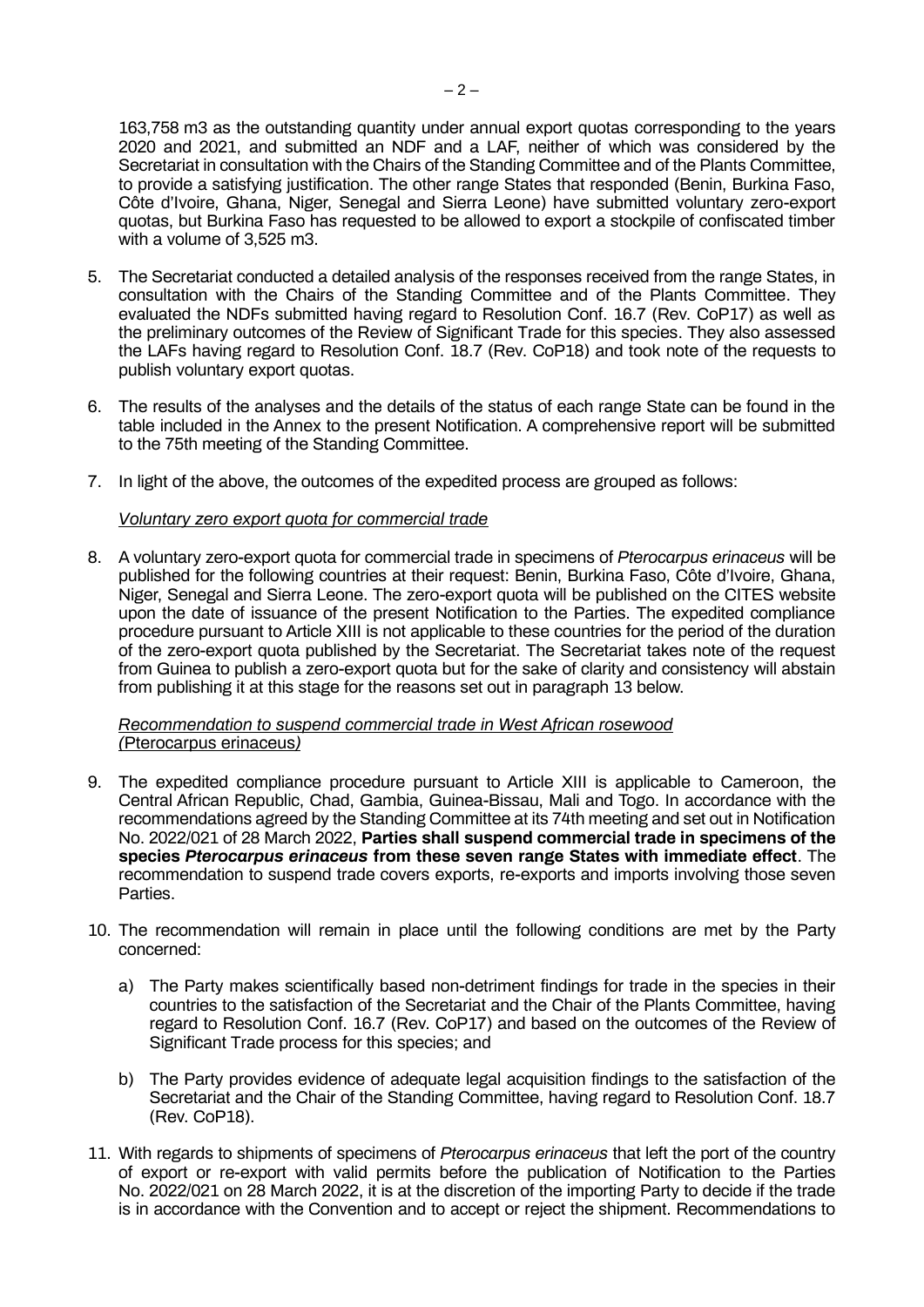suspend trade do not come into effect before the timeframe envisaged by the corresponding decision of the Standing Committee or other relevant CITES body as applicable. Parties are reminded of their general duties to exercise due diligence [see Resolution Conf. 11.3 (Rev. CoP18)] and to not authorise the transit or import of any specimen if there is reason to believe that it is traded in contravention of the laws of any country involved in the transaction, or if there is reason to believe that the specimen accompanied by a CITES document may not have been traded in accordance with the provisions of the Convention.

- 12. The Secretariat notes that the recommendation to suspend trade is also applicable to stockpiles of confiscated specimens of *Pterocarpus erinaceus.* Parties wishing to export such stockpiles despite the recommendation to suspend trade may consider requesting a specific authorization of the Standing Committee through the Secretariat.
- 13. The Secretariat wishes to recall that the expedited procedure does not apply to the pre-Convention stock of specimens of *Pterocarpus erinaceus* from Guinea which is the object of a separate decision, as set out in Notification to the Parties [No. 2022/023.](https://cites.org/sites/default/files/notifications/E-Notif-2022-023.pdf) This is the only exemption to this expedited Article XIII compliance procedure.
- 14. Parties are requested to inform their enforcement and customs authorities of this recommendation to suspend trade to avoid the inadvertent acceptance of specimens of species subject to such a recommendation. Parties that issue import permits for trade in specimens of Appendix-II species are also encouraged to consult the list when processing applications. Parties are reminded that the complete list of Parties subject to a recommendation to suspend trade is available on the CITES website under [Documents / Trade suspensions.](https://www.cites.org/eng/resources/ref/suspend.php)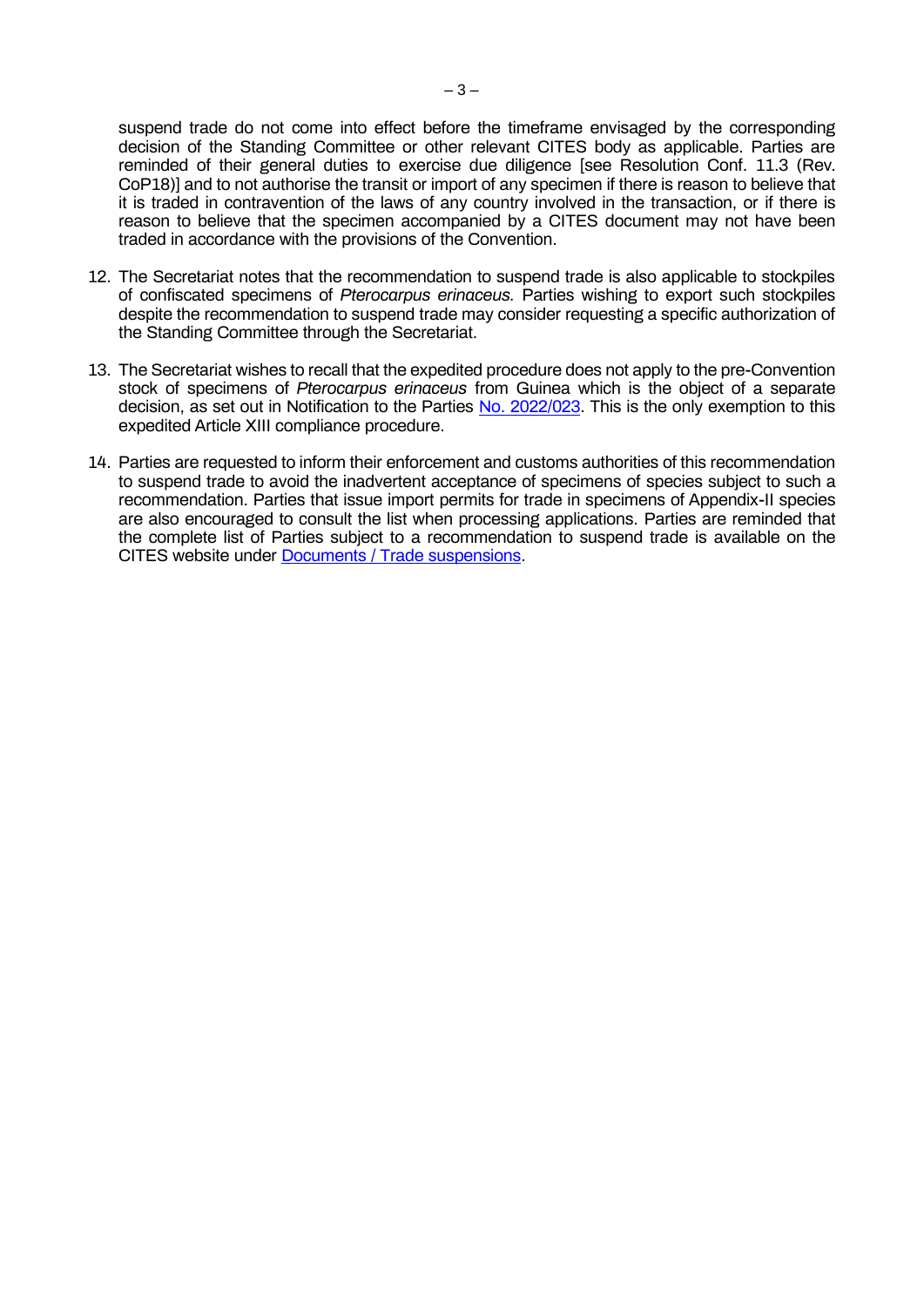## RESPONSES TO NOTIFICATION NO. 2022/021 – *PTEROCARPUS ERINACEUS*

| <b>Party</b><br>*RST/Stage 2   | Response (Y/N)                                                                         | NDF submitted/<br>comments | LAF submitted/<br>comments                                                                                                                                                                                                                                                                       | <b>Zero Export Quota</b><br>requested                                                                                  |
|--------------------------------|----------------------------------------------------------------------------------------|----------------------------|--------------------------------------------------------------------------------------------------------------------------------------------------------------------------------------------------------------------------------------------------------------------------------------------------|------------------------------------------------------------------------------------------------------------------------|
| Benin*                         | Yes                                                                                    | <b>No</b>                  | <b>No</b>                                                                                                                                                                                                                                                                                        | Yes                                                                                                                    |
| Burkina Faso*                  | Yes<br>(Two letters, 20<br>April 2022 and<br>21 April 2022,<br>different<br>requests). | <b>No</b>                  | In letter dated 20<br>April<br>2022,<br>Burkina<br>Faso<br>requested advice<br>on<br>special<br>a<br>authorization<br>оf<br>export<br>οf<br>confiscated<br>stockpiles<br>(3525                                                                                                                   | Yes (letter dated 21<br>April 2022)                                                                                    |
|                                |                                                                                        |                            | $m^3$ )<br>The<br>request<br>relating<br>to<br>stockpiles will not<br>dealt<br>with<br>be<br>under the current<br>Article<br>XIII<br>process.                                                                                                                                                    |                                                                                                                        |
| Cameroon                       | Yes                                                                                    | <b>No</b>                  | LAF<br>Negative<br>(LAF<br>submitted<br>but<br>not<br>in<br>accordance<br>with<br>guiding<br>the<br>principles,<br>practical<br>steps<br>and rapid guide<br>for the verification<br>of legal acquisition<br>contained<br>in.<br>Resolution Conf.<br>18.7 on<br>Legal<br>acquisition<br>findings) | Requested a quota,<br>but not zero (7,500<br>tons - specimens<br>not specified).<br>Recommendation<br>to suspend trade |
| African<br>Central<br>Republic | <b>No</b>                                                                              |                            | $\overline{\phantom{a}}$                                                                                                                                                                                                                                                                         | Recommendation<br>to suspend trade                                                                                     |
| Chad                           | <b>No</b>                                                                              | $\overline{a}$             | $\overline{a}$                                                                                                                                                                                                                                                                                   | Recommendation<br>to suspend trade                                                                                     |
| Côte d'Ivoire                  | Yes                                                                                    | <b>No</b>                  | No                                                                                                                                                                                                                                                                                               | Yes                                                                                                                    |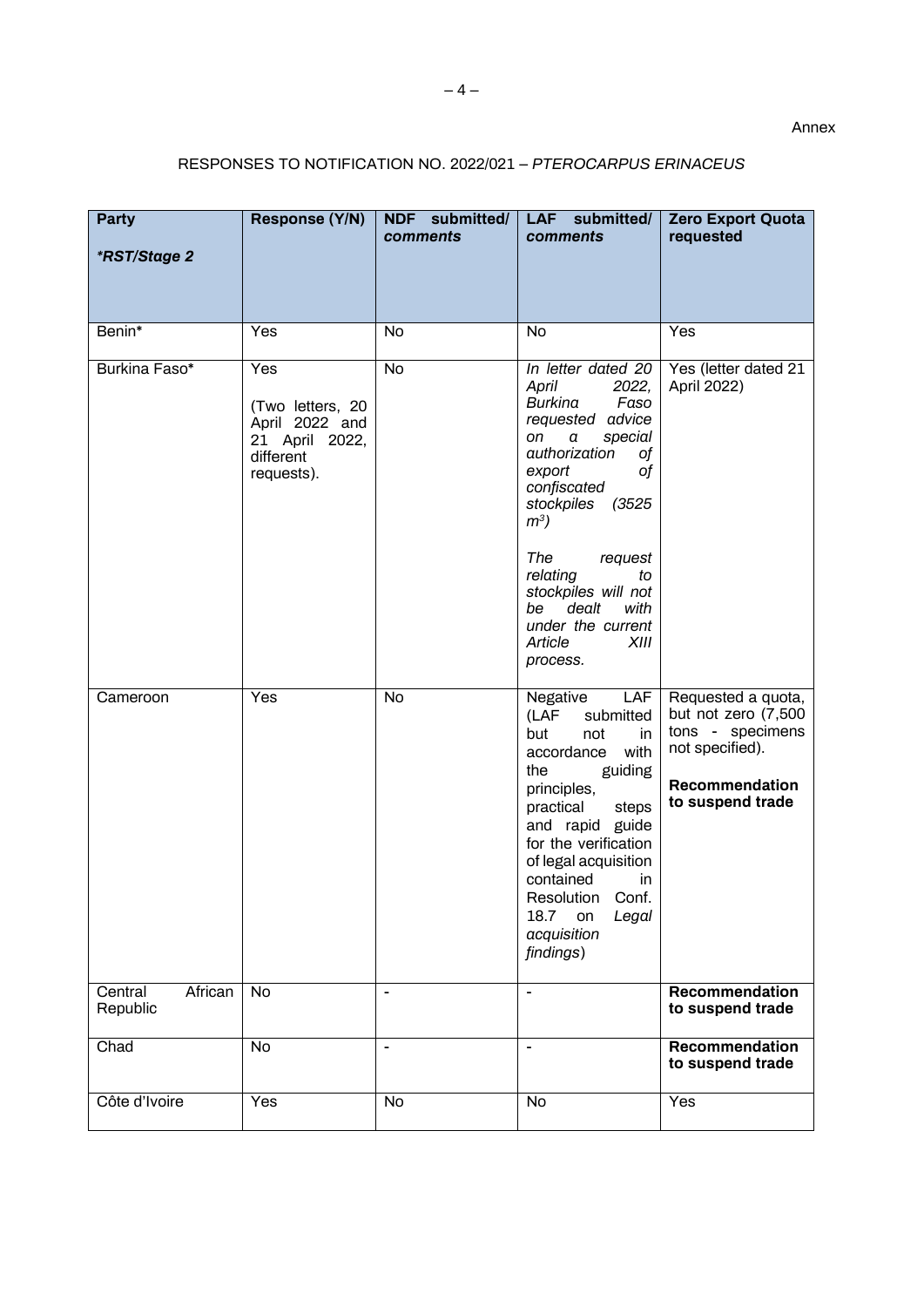| <b>Party</b><br><i><b>*RST/Stage 2</b></i> | Response (Y/N)             | NDF submitted/<br>comments                                                                                                                                                                                                                                                                                      | LAF submitted/<br>comments                                                                                                                                                                                                                                                                             | <b>Zero Export Quota</b><br>requested                                                                                                                                                                                                                                                                                                                                                                                                                                                                                                                                              |
|--------------------------------------------|----------------------------|-----------------------------------------------------------------------------------------------------------------------------------------------------------------------------------------------------------------------------------------------------------------------------------------------------------------|--------------------------------------------------------------------------------------------------------------------------------------------------------------------------------------------------------------------------------------------------------------------------------------------------------|------------------------------------------------------------------------------------------------------------------------------------------------------------------------------------------------------------------------------------------------------------------------------------------------------------------------------------------------------------------------------------------------------------------------------------------------------------------------------------------------------------------------------------------------------------------------------------|
| Gambia*                                    | Yes                        | No                                                                                                                                                                                                                                                                                                              | <b>No</b>                                                                                                                                                                                                                                                                                              | Requested<br>an<br>export/re-export<br>quota of 50,000 $m^3$ .<br>Recommendation<br>to suspend trade                                                                                                                                                                                                                                                                                                                                                                                                                                                                               |
| Ghana*                                     | Yes                        | No                                                                                                                                                                                                                                                                                                              | <b>No</b>                                                                                                                                                                                                                                                                                              | Zero export quota<br>requested                                                                                                                                                                                                                                                                                                                                                                                                                                                                                                                                                     |
| Guinea                                     | (submitted<br>Yes<br>late) |                                                                                                                                                                                                                                                                                                                 | $\overline{a}$                                                                                                                                                                                                                                                                                         | Yes (outside<br>the<br>deadline).                                                                                                                                                                                                                                                                                                                                                                                                                                                                                                                                                  |
| Guinea Bissau*                             | Yes                        | No                                                                                                                                                                                                                                                                                                              | <b>No</b>                                                                                                                                                                                                                                                                                              | Requested<br>an<br>export<br>quota<br>of<br>30,000<br>m <sub>3</sub><br>("essencia").                                                                                                                                                                                                                                                                                                                                                                                                                                                                                              |
|                                            |                            |                                                                                                                                                                                                                                                                                                                 |                                                                                                                                                                                                                                                                                                        | Recommendation<br>to suspend trade                                                                                                                                                                                                                                                                                                                                                                                                                                                                                                                                                 |
| Mali*                                      | Yes                        | Yes, but the NDF<br>submitted, in the<br>view<br>of<br>the<br>Secretariat<br>in.<br>consultation<br>with<br>the Chairs of the<br>Standing<br>Committee and of<br>the<br><b>Plants</b><br>Committee did not<br>provide<br>a<br>satisfying<br>justification<br>as<br>required by<br>the<br>Standing<br>Committee. | Negative<br>LAF<br>(LAF<br>submitted<br>but<br>not<br>in.<br>accordance<br>with<br>the<br>guiding<br>principles,<br>practical<br>steps<br>and rapid guide<br>for the verification<br>of legal acquisition<br>contained<br>in<br>Conf.<br>Resolution<br>18.7<br>Legal<br>on<br>acquisition<br>findings) | Requested a quota,<br>but not zero (and for<br>2020 and 2021).<br>Recommendation<br>to suspend trade<br>According<br>to<br>Resolution<br>Conf<br>14.7 (Rev CoP15),<br>the export quota for<br>the<br>species<br>Pterocarpus<br>оf<br>erinaceus<br>is<br>m <sub>3</sub><br>201,176<br>for<br>2020.<br>From<br>1<br>January 2020 to 27<br>May 2020 (date of<br>the<br>export<br>Mali<br>suspension),<br>only<br>exported<br>37,418 m3 of that<br>Mali<br>quota.<br>is.<br>requesting to make<br>up for the export of<br>the<br>remaining<br>m <sub>3</sub><br>163,758<br>in<br>2022. |
| Niger                                      | Yes                        | No                                                                                                                                                                                                                                                                                                              | No                                                                                                                                                                                                                                                                                                     | Yes                                                                                                                                                                                                                                                                                                                                                                                                                                                                                                                                                                                |
| Nigeria                                    | <b>No</b>                  | <b>No</b>                                                                                                                                                                                                                                                                                                       | <b>No</b>                                                                                                                                                                                                                                                                                              | Trade<br>suspension<br>in effect since 2019                                                                                                                                                                                                                                                                                                                                                                                                                                                                                                                                        |